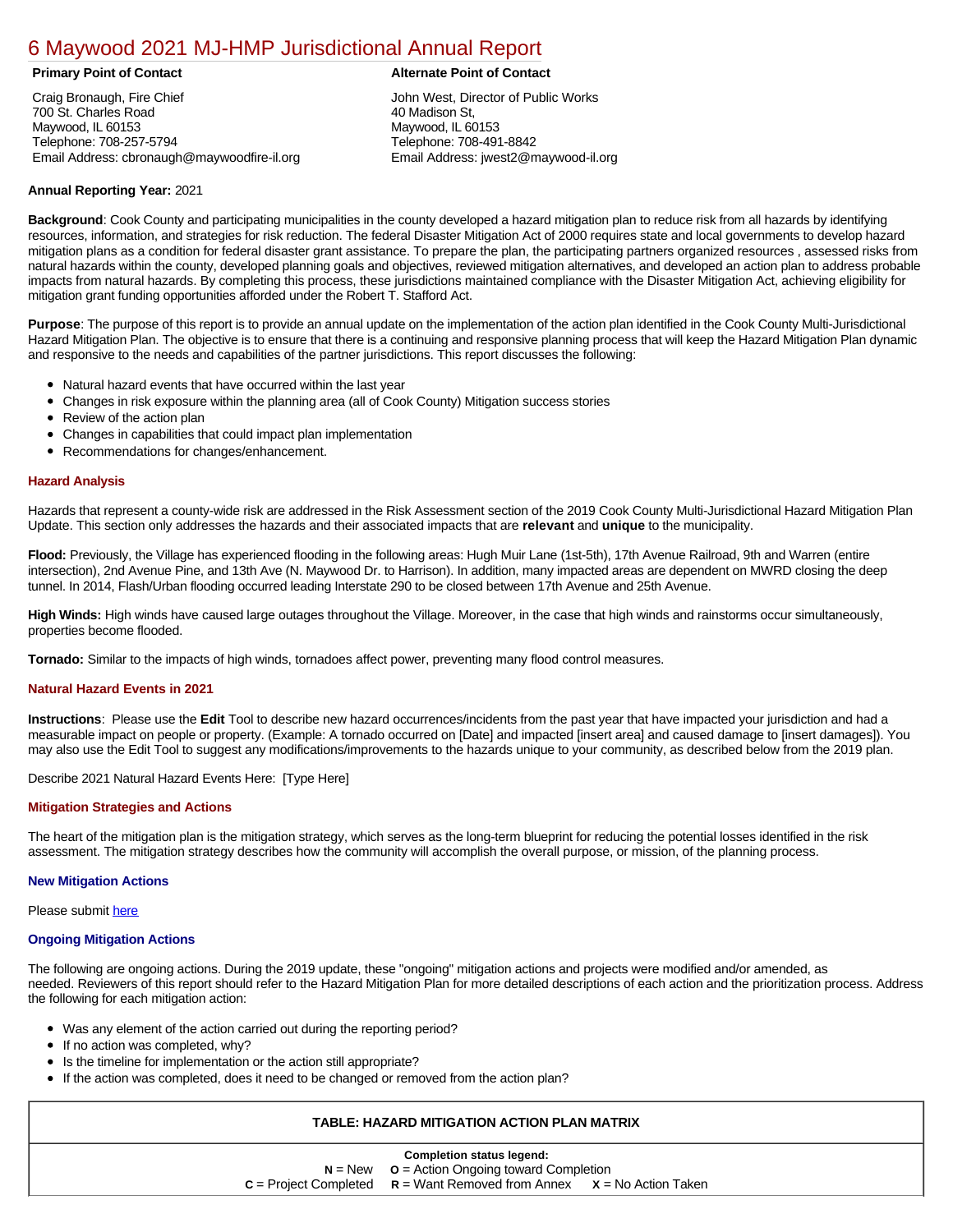| 2021 Status                                                                                                                                                                                                                                                                                                                                                                        | 2020 Status                                                                     | 2019 Status                                                                                | <b>Hazards</b><br><b>Mitigated</b>                                                               | <b>Objectives</b><br>Met        | <b>Lead Agencies</b>                                                                                                              | <b>Estimated</b><br>Cost | Sources of<br><b>Funding</b>                                       | <b>Timeline/Projected</b><br><b>Completion Date</b><br>(a) |
|------------------------------------------------------------------------------------------------------------------------------------------------------------------------------------------------------------------------------------------------------------------------------------------------------------------------------------------------------------------------------------|---------------------------------------------------------------------------------|--------------------------------------------------------------------------------------------|--------------------------------------------------------------------------------------------------|---------------------------------|-----------------------------------------------------------------------------------------------------------------------------------|--------------------------|--------------------------------------------------------------------|------------------------------------------------------------|
| Action M3.1—Where appropriate, support retrofitting, purchase, or relocation of structures in hazard-prone areas to prevent future structure damage. Give<br>priority to properties with exposure to repetitive losses.                                                                                                                                                            |                                                                                 |                                                                                            |                                                                                                  |                                 |                                                                                                                                   |                          |                                                                    |                                                            |
| <b>Status Description:</b>                                                                                                                                                                                                                                                                                                                                                         |                                                                                 |                                                                                            |                                                                                                  |                                 |                                                                                                                                   |                          |                                                                    |                                                            |
| $\circ$                                                                                                                                                                                                                                                                                                                                                                            |                                                                                 | Ongoing                                                                                    | All                                                                                              | 7, 13                           | Village of<br>Maywood                                                                                                             | High                     | <b>FEMA Hazard</b><br>Mitigation<br>Grants                         | Long-term<br>(depending on<br>funding)                     |
|                                                                                                                                                                                                                                                                                                                                                                                    | Action M3.2-Continue to support the countywide actions identified in this plan. |                                                                                            |                                                                                                  |                                 |                                                                                                                                   |                          |                                                                    |                                                            |
| <b>Status Description:</b>                                                                                                                                                                                                                                                                                                                                                         |                                                                                 |                                                                                            |                                                                                                  |                                 |                                                                                                                                   |                          |                                                                    |                                                            |
| O                                                                                                                                                                                                                                                                                                                                                                                  |                                                                                 | Ongoing                                                                                    | Αll                                                                                              | Village of<br>Maywood           | Village of<br>Maywood                                                                                                             | Low                      | <b>General Fund</b>                                                | Short-and long-term                                        |
|                                                                                                                                                                                                                                                                                                                                                                                    |                                                                                 | Action M3.3—Actively participate in the plan maintenance strategy identified in this plan. |                                                                                                  |                                 |                                                                                                                                   |                          |                                                                    |                                                            |
| <b>Status Description:</b>                                                                                                                                                                                                                                                                                                                                                         |                                                                                 |                                                                                            |                                                                                                  |                                 |                                                                                                                                   |                          |                                                                    |                                                            |
| $\circ$                                                                                                                                                                                                                                                                                                                                                                            |                                                                                 | Ongoing                                                                                    | Αll                                                                                              | 3, 4, 6                         | DHSEM, Village<br>of Maywood                                                                                                      | Low                      | <b>General Fund</b>                                                | Short-term                                                 |
|                                                                                                                                                                                                                                                                                                                                                                                    |                                                                                 |                                                                                            |                                                                                                  |                                 | Action M3.4—Consider participation in incentive-based programs such as the Community Rating System, Tree City, and StormReady.    |                          |                                                                    |                                                            |
| <b>Status Description:</b>                                                                                                                                                                                                                                                                                                                                                         |                                                                                 |                                                                                            |                                                                                                  |                                 |                                                                                                                                   |                          |                                                                    |                                                            |
| $\circ$                                                                                                                                                                                                                                                                                                                                                                            |                                                                                 | Ongoing                                                                                    | All                                                                                              | 3, 4, 5, 6, 7, 9,<br>10, 11, 13 | Village of<br>Maywood                                                                                                             | Low                      | <b>General Fund</b>                                                | Long-term                                                  |
| Action M3.5—Maintain good standing under the National Flood Insurance Program by implementing programs that meet or exceed the minimum NFIP<br>requirements. Such programs include enforcing an adopted flood damage prevention ordinance, participating in floodplain mapping updates, and providing<br>public assistance and information on floodplain requirements and impacts. |                                                                                 |                                                                                            |                                                                                                  |                                 |                                                                                                                                   |                          |                                                                    |                                                            |
| <b>Status Description:</b>                                                                                                                                                                                                                                                                                                                                                         |                                                                                 |                                                                                            |                                                                                                  |                                 |                                                                                                                                   |                          |                                                                    |                                                            |
| O                                                                                                                                                                                                                                                                                                                                                                                  |                                                                                 | Ongoing                                                                                    | Flooding                                                                                         | 4, 6, 9                         | Village of<br>Maywood                                                                                                             | Low                      | <b>General Fund</b>                                                | Short-term and<br>ongoing                                  |
|                                                                                                                                                                                                                                                                                                                                                                                    |                                                                                 |                                                                                            |                                                                                                  |                                 | Action M3.6—Where feasible, implement a program to record high water marks following high-water events.                           |                          |                                                                    |                                                            |
| <b>Status Description:</b>                                                                                                                                                                                                                                                                                                                                                         |                                                                                 |                                                                                            |                                                                                                  |                                 |                                                                                                                                   |                          |                                                                    |                                                            |
| C                                                                                                                                                                                                                                                                                                                                                                                  | $\blacksquare$                                                                  | Completed                                                                                  | Flooding,<br>Severe<br>Weather                                                                   | 3, 6, 9                         | Village of<br>Maywood                                                                                                             | Medium                   | General Fund:<br><b>FEMA Grant</b><br>Funds (Public<br>Assistance) | Completed                                                  |
|                                                                                                                                                                                                                                                                                                                                                                                    |                                                                                 |                                                                                            |                                                                                                  |                                 | Action M3.7-Integrate the hazard mitigation plan into other plans, programs, or resources that dictate land use or redevelopment. |                          |                                                                    |                                                            |
| <b>Status Description:</b>                                                                                                                                                                                                                                                                                                                                                         |                                                                                 |                                                                                            |                                                                                                  |                                 |                                                                                                                                   |                          |                                                                    |                                                            |
| O                                                                                                                                                                                                                                                                                                                                                                                  |                                                                                 | Ongoing                                                                                    | ΑIΙ                                                                                              | 3, 4, 6, 10, 13                 | Village of<br>Maywood                                                                                                             | Low                      | <b>General Fund</b>                                                | Short-term                                                 |
| Action M3.8—Consider the development and implementation of a Capital Improvements Program (CIP) to increase the Village's regulatory, financial and<br>technical capability to implement mitigation actions.                                                                                                                                                                       |                                                                                 |                                                                                            |                                                                                                  |                                 |                                                                                                                                   |                          |                                                                    |                                                            |
| <b>Status Description:</b>                                                                                                                                                                                                                                                                                                                                                         |                                                                                 |                                                                                            |                                                                                                  |                                 |                                                                                                                                   |                          |                                                                    |                                                            |
| O                                                                                                                                                                                                                                                                                                                                                                                  |                                                                                 | Ongoing                                                                                    | All                                                                                              | 1, 2, 7                         | <b>Public Works</b>                                                                                                               | High                     | CIP component<br>of general fund<br>(if implemented)               | Long-term                                                  |
| Action M3.9-Installation of green allies to help with flooding. Install new garage doors to help with emergency service participation during power outages;<br>and integrating installing sewer for Village Hall                                                                                                                                                                   |                                                                                 |                                                                                            |                                                                                                  |                                 |                                                                                                                                   |                          |                                                                    |                                                            |
| <b>Status Description:</b>                                                                                                                                                                                                                                                                                                                                                         |                                                                                 |                                                                                            |                                                                                                  |                                 |                                                                                                                                   |                          |                                                                    |                                                            |
| N                                                                                                                                                                                                                                                                                                                                                                                  |                                                                                 | <b>New</b>                                                                                 | Flood,<br>Widespread<br>Power Outage,<br>Secondary<br>Impacts from<br>Mass Influx of<br>Evacuees | 2, 3, 12, 13                    | <b>TBD</b>                                                                                                                        | <b>TBD</b>               | Madison TiF,<br>general fund,<br>CDBG funds                        | >2018; 2019                                                |
| Action M3.10—Install First Avenue from Roosevelt Road to Cermak Road Flood Control                                                                                                                                                                                                                                                                                                 |                                                                                 |                                                                                            |                                                                                                  |                                 |                                                                                                                                   |                          |                                                                    |                                                            |
| <b>Status Description:</b>                                                                                                                                                                                                                                                                                                                                                         |                                                                                 |                                                                                            |                                                                                                  |                                 |                                                                                                                                   |                          |                                                                    |                                                            |
| N                                                                                                                                                                                                                                                                                                                                                                                  |                                                                                 | <b>New</b>                                                                                 | Flood                                                                                            | 2, 3, 12, 13                    | <b>MWRD</b>                                                                                                                       | \$652,000; High          | <b>MWRD</b>                                                        | <b>TBD</b>                                                 |
|                                                                                                                                                                                                                                                                                                                                                                                    |                                                                                 | Action M3.11-Launch Green Infrastructure Project                                           |                                                                                                  |                                 |                                                                                                                                   |                          |                                                                    |                                                            |
| <b>Status Description:</b>                                                                                                                                                                                                                                                                                                                                                         |                                                                                 |                                                                                            |                                                                                                  |                                 |                                                                                                                                   |                          |                                                                    |                                                            |